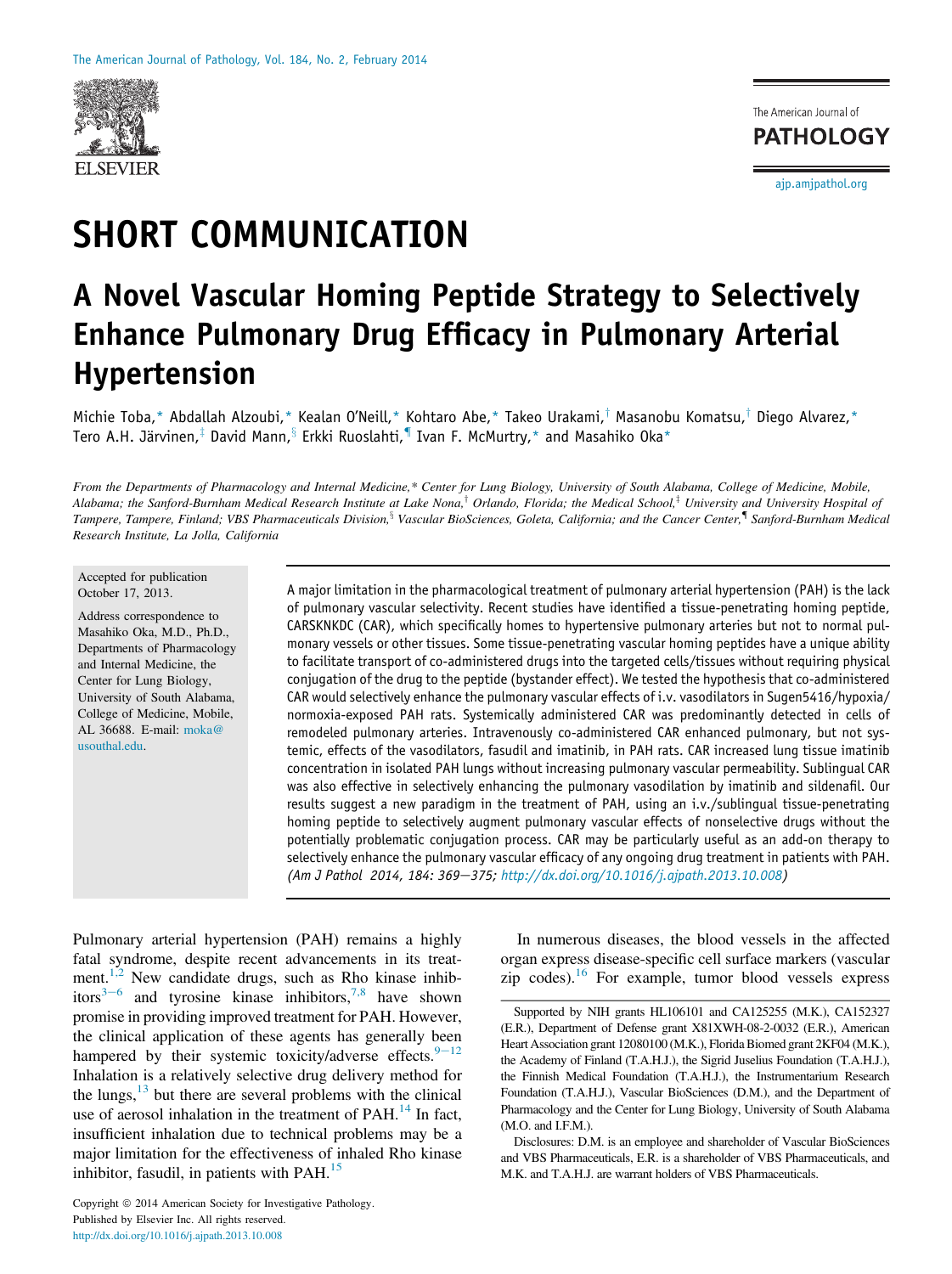distinctive markers not present in vessels of normal tissues.<sup>16</sup> These target organ-specific molecular structures are detectable by systemically administered homing peptides, $16,17$  which find their way to the desired location by binding to their receptor expressed in the blood vessels of the target organ. Promising results are accumulating for the use of homing peptides to deliver drugs selectively to tumors. $16-18$  This potentially useful targeting technology has not yet been applied to the treatment of PAH, although vascular selectivity would be desired in PAH.

We have recently reported tumor-homing peptides that specifically bind to tumor vessels and then extravasate into the tumor tissue, carrying a payload with them.<sup>18,19</sup> Even more important, a tumor-penetrating peptide can transport coadministered drugs into the target tissue without chemically coupling the compound with the peptide (bystander effect). $20$ This novel mechanism involves homing peptide-induced activation of an endocytic *trans-*tissue transport pathway, named CendR-pathway, in the target tissue of the peptide.<sup>18–20</sup> The bystander effect provides the advantage of promoting delivery of a drug to its target tissue without the coupling of the drug to the peptide required in conventional drug targeting.<sup>20</sup>

CARSKNKDC (CAR) is a vascular homing peptide originally identified as being capable of homing to the neovasculature in injured, regenerating tissues. $^{21}$  CAR requires heparan sulfate on the target cells for cell binding and uptake into cells, $^{21}$  suggesting that this peptide may recognize a unique sulfation pattern of heparan sulfate proteoglycans on the target cells. When CAR is fused together with the antifibrotic protein, decorin, as a recombinant fusion protein, it accumulates in the wound and penetrates deep into wound granulation tissue.<sup>22,23</sup> More recently, we have shown that CAR also selectively accumulates in the walls of hypertensive pulmonary arteries in monocrotaline- and Sugen5416/ hypoxia/normoxia-induced (SU/Hx/Nx) PAH rats, but not in normotensive pulmonary arteries. $24$  This study also showed that CAR penetrates beyond the vascular endothelium; it accumulates in the entire wall of hypertensive pulmonary arteries and in the surrounding lung parenchyma. $^{24}$ 

The tissue-penetrating activity of CAR prompted us to examine whether CAR might also induce a bystander effect, and if it could be used to selectively transport co-administered drugs to CAR's homing destination (ie, PAH tissue). We have tested the effect of CAR co-administration on three vasodilators: i) the Rho kinase inhibitor, fasudil; ii) the tyrosine kinase inhibitor, imatinib; and iii) the phosphodiesterase type 5 inhibitor, sildenafil. They were tested on blood pressure in PAH rats. We have also determined whether i.v. administration of CAR could be replaced by sublingual dosing.

## Materials and Methods

#### Animals

All experimental procedures were approved by the Institutional Animal Care and Use Committee of the University of South Alabama (Mobile). PAH was experimentally induced in adult male Sprague-Dawley rats (weighing  $204 \pm 31$  and  $323 \pm 30$  g at the time of Sugen5416 injection and the hemodynamic experiments, respectively;  $n = 49$ ) by s.c. injection of Sugen5416 (20 mg/kg; Cayman, Ann Arbor, MI) and exposure to hypoxia (10%  $O<sub>2</sub>$ ) for 3 weeks. The rats were then returned to normoxia (21%  $O_2$ ) for an additional 2 weeks (5 weeks after the SU injection; SU/Hx/Nx PAH rats).<sup>5</sup>

#### Hemodynamic Measurements in Catheterized Rats

All rats were placed on controlled heating pads after they were anesthetized with i.p. 30 mg/kg pentobarbital sodium. Hemodynamic measurements were performed under normoxic conditions, as previously described, with minor modifications.<sup>25</sup> Briefly, polyvinyl catheters (internal diameter, 0.28 mm) were inserted into the right ventricle (RV) via the right jugular vein for measurement of RV systolic pressure (RVSP). RVSP, instead of pulmonary arterial pressure, was measured, because the pulmonary artery cannot be routinely catheterized in these severely pulmonary hypertensive rats that have an altered structure of the RV chamber. In cases when we have successfully catheterized the artery, we confirmed that there was no difference between RVSP and systolic pulmonary arterial pressure (data not shown). A microtipped P-V catheter (1.4 Fr; Millar Instruments, Houston, TX) was inserted into the right carotid artery to measure systolic systemic arterial pressure (SAP). In some cases, the catheter was advanced into the left ventricle to measure cardiac output, which was derived from a pressure-volume curve. The cardiac index (CI) was calculated by dividing cardiac output by body weight. The signals were continuously recorded by an MPVS-300 system with PowerLab/4SP, A/D converter (AD Instruments, Colorado Springs, CO), and a personal computer. An additional polyvinyl catheter was inserted into the left jugular vein for the injection of drugs.

#### IHC Data

Two hours after i.v. injection of 3 mg/kg fluorescein-labeled CAR in SU/Hx/Nx rats, lungs were inflated with formalinagarose mixture at a constant pressure of  $20 \text{ cm H}_2\text{O}$  before the fixation. Immunohistochemical (IHC) staining was performed using rabbit anti-fluorescein isothiocyanate antibody (Invitrogen, Carpenteria, CA), followed by labeled polymerhorseradish peroxidase anti-rabbit IgG secondary antibody (Dako Envison+System-HRP), as described previously.<sup>24</sup>

### Isolated Perfused Lungs and Assessment of Endothelial Permeability

The techniques of lung isolation, ventilation, and constantflow perfusion with physiological salt solution (Earle's balanced salt solution; Sigma, St. Louis, MO) have been described previously.<sup>5</sup> After the blood was flushed out of the lungs with 20 mL of physiological salt solution, the lungs were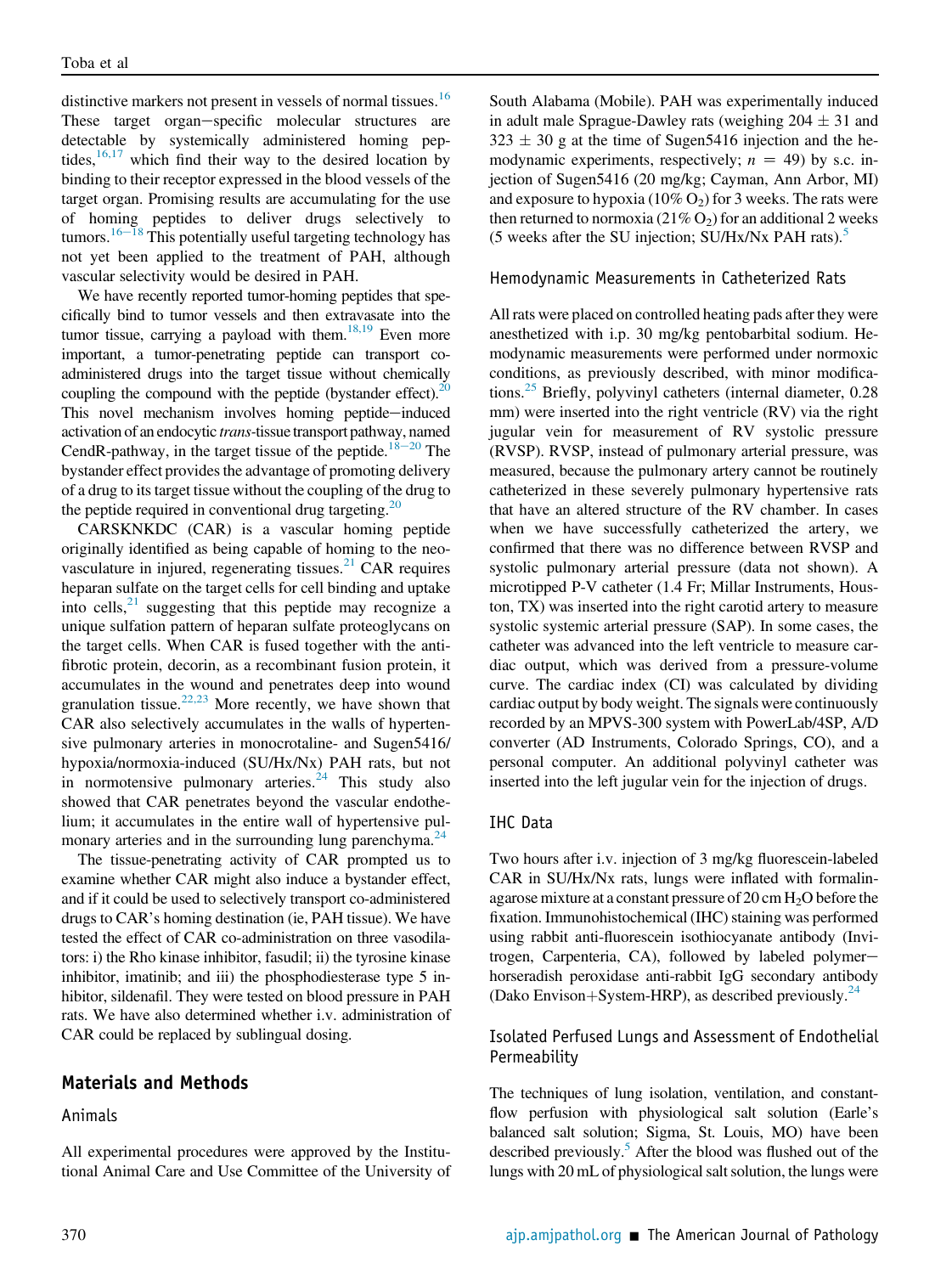perfused with a recirculated volume of 30 mL. The filtration coefficient  $(K_f)$  was measured under zone 3 conditions, as previously described.<sup>26</sup> K<sub>f</sub> was calculated as the rate of weight gain 13 to 15 minutes after a 7 to 10 cm  $H<sub>2</sub>O$  increase in pulmonary venous pressure, normalized per gram of lung dry weight.  $K_f$ , the product of specific endothelial permeability and surface area for exchange, is a sensitive measure of lung endothelial permeability when surface area is fully recruited.<sup>26</sup>

## Measurement of Imatinib Concentration by Mass Spectrometry

Lung tissue imatinib concentrations were measured by MicroConstants, Inc., (San Diego, CA) in isolated salt solution-perfused lungs from SU/Hx/Nx rats. After equilibration for 20 minutes, 3  $\mu$ mol/L imatinib or 3  $\mu$ mol/L imatinib and 1 mg/30 mL CAR mixture was added to the perfusate reservoir. The lungs were flushed with 30 mL of Earle's balanced salt solution 5 minutes after the drug administration to remove any residual drugs and were then snap frozen and kept at  $-80^{\circ}$ C. The lungs were homogenized by placing the tissue into 2-mL Matrix tubes from MP Biomedicals (Solon, OH) and adding PBS, pH 7.4, to the tissue, with a 3:1 ratio (v/w). The samples were processed to a smooth homogenate using a Fastprep-24 (MP Biomedicals). Homogenized tissue samples were diluted at least 10-fold using rat plasma with sodium heparin as the anticoagulant. Samples  $(50.0 \mu L)$  containing imatinib with imatinib- $d_8$  as the internal standard were processed simultaneously with spiked standards in rat plasma by adjusting the pH with a 3% ammonia solution and extracted using a solvent mixture of methyl tert butyl ether/hexane (4 mL; 3:1, v/v) and vortex mixing for 5 minutes. The samples were centrifuged to separate the aqueous and organic layers and subsequently kept at  $-70^{\circ}$ C until the lower aqueous layer was frozen. The organic portions were poured into new tubes containing  $25.0 \mu L$  of  $4\%$ propylene glycol in isopropyl alcohol and dried in a TurboVap set at  $40^{\circ}$ C under a stream of nitrogen gas. The extracts were reconstituted with 50 mmol/L ammonium formate, 0.1% formic acid in water: $0.1\%$  formic acid in acetonitrile (400  $\mu$ L; 10:90, v/v). Analysis was performed on a system composed of an Agilent 1100 high-performance liquid chromatography system coupled to a Waters Quattro Ultima mass spectrometer. The high-performance liquid chromatography system was fitted with an Allure PFP Propyl column ( $100 \times 2.1$  mm in diameter,  $5 \mu m$ ) maintained at 40 $^{\circ}$ C. The mobile phase was 50 mmol/L ammonium formate and 0.1% formic acid in water/ 0.1% formic acid in acetonitrile (11:89, v/v). Imatinib and the internal standard were monitored using transitions of 494.71 >  $394.47$  and  $503.96 > 395.28$ , respectively. The cone voltage was 50 V, and the collision energy was 23 eV.

#### Effects of I.V. CAR on Vasodilators

#### Bolus Injection

We examined short-term hemodynamic effects of the coadministration of CAR and fasudil or imatinib in catheterized

SU/Hx/Nx PAH rats. After baseline measurements, a mixture of 3 mg/kg CAR (dose based on previous homing studies<sup>21,24</sup>) and 0.1, 1, 3, and 10 mg/kg fasudil at 15-minute intervals or 3 mg/kg CAR and 5 and 20 mg/kg imatinib at 15-minute intervals was administered via left jugular vein, and the parameters were continuously monitored. At the end of measurements, the hearts were dissected for calculation of RV/left ventricle  $+$  septum weight ratio.

#### Continuous Infusion

We first determined an infusion rate of 10 mg/mL fasudil that caused minimal reductions in SAP and RVSP in SU/ Hx/Nx rats. We then infused fasudil i.v. with and without 3 mg/mL CAR at the determined rate of 5 mL/minute using an infusion pump in SU/Hx/Nx PAH rats and monitored the parameters over 30 minutes.

## Effects of Sublingual CAR on Vasodilator Activity

We examined the effects of sublingually administered CAR on imatinib- and sildenafil-induced vasodilation in SU/Hx/ Nx rats. Fifteen minutes after sublingual administration of 3 mg/kg fluorescein-conjugated CAR, or the same volume of the saline vehicle, 5 and 20 mg/kg imatinib at 15-minute intervals or 3 and 30 mg/kg sildenafil at 15-minute intervals were given i.v. in anesthetized and catheterized rats. After the hemodynamic measurements, the rats were euthanized, and blood was flushed with 30 mL of PBS. Organs were fixed for subsequent IHC analysis.

#### Pulmonary Vascular Permeability

Pulmonary vascular permeability was estimated by measuring the  $K_f^{26}$  in isolated perfused lungs from SU/Hx/ Nx rats. After 20 minutes of equilibration,  $K_f$  values were measured before and 30 minutes after the addition of 1 mg/ 30 mL CAR mixture.

#### Statistical Analysis

Values are means  $\pm$  SEM. Comparisons between groups were made with the Student's unpaired *t*-test. Differences were considered significant at  $P < 0.05$ .

## Results

## Occlusive Pulmonary Arterial Lesions in SU/Hx/Nx PAH Rats Are Homing Targets of CAR

We used the SU/Hx/Nx rat model of PAH to study the effect of CAR co-administration on the activity of vasodilators. The SU/Hx/Nx rats had a high RVSP (102  $\pm$  3 mm Hg;  $n = 33$ ) compared with control rats (24  $\pm$  1 mm Hg;  $n =$ 8). Small pulmonary arteries and arterioles displayed severe, occlusive, neointimal lesions in association with the expression of the endothelial cell marker, von Willebrand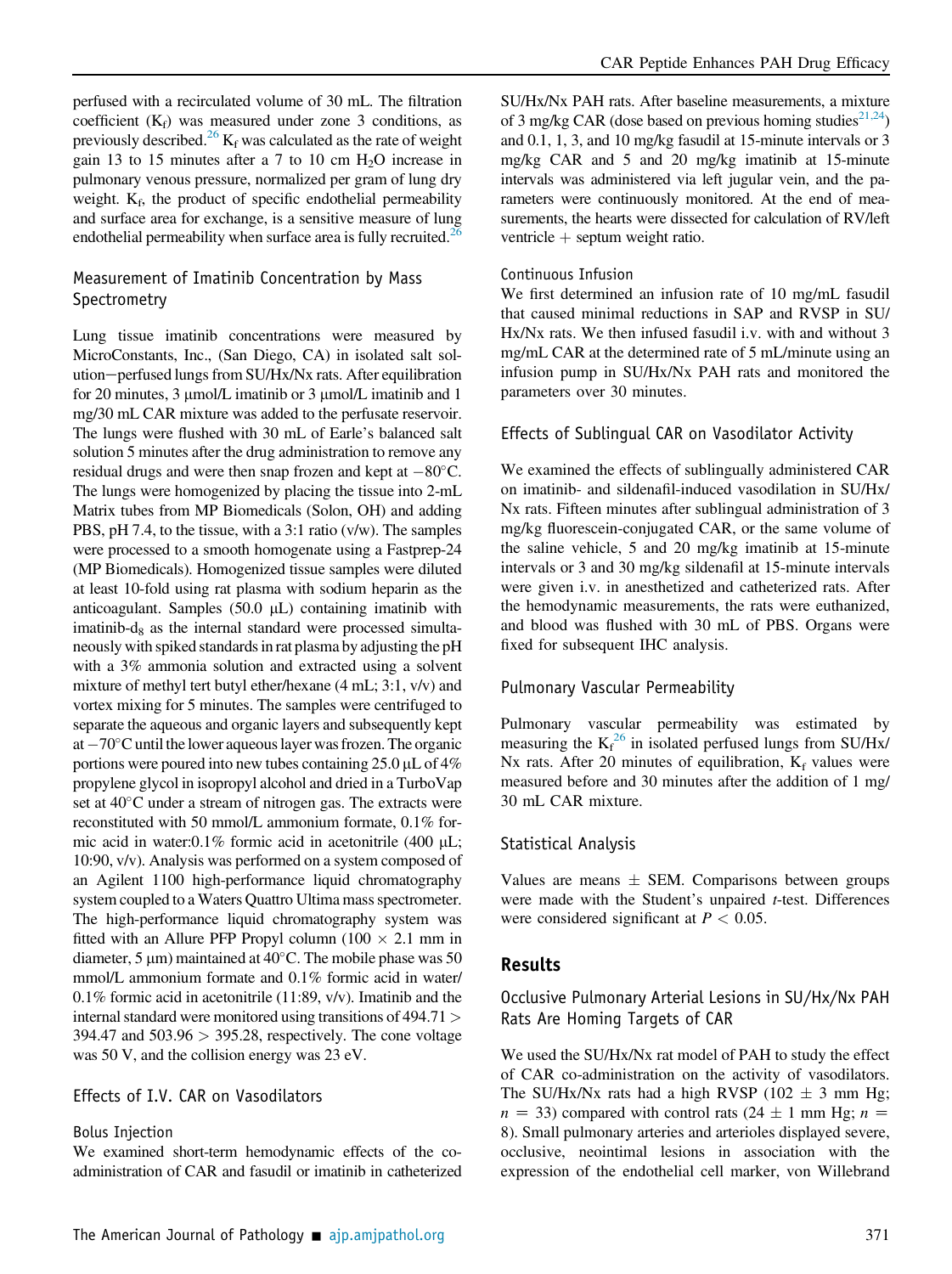factor, as reported previously for the PAH model.<sup>25,27</sup> Consistent with a previous study,  $24$  i.v. administered CAR was detected in remodeled pulmonary arteries of SU/Hx/Nx rats (Figure 1, H and I), but not in normal pulmonary arteries (Figure 1, A and B). CAR was distributed in all layers of the remodeled arteries. CAR produced a much lower signal, if any, in other organs (liver, spleen, and heart), except for the kidney, where the peptide is excreted (Figure 1,  $C-G$  and J-N). The intensive CAR signal in the kidney was found only in tubules, but not in other structures, such as arteries and glomeruli (Figure 1, E and L). This supports the previous studies<sup>21,24</sup> that the presence of CAR in the kidneys is not the result of homing, but the fact that all proteins/peptides with a molecular weight of  $<60$ kDa are excreted through the kidneys.

## Hemodynamic Effects of Co-Administered CAR on Vasodilators

Short-term bolus i.v. injections of fasudil alone caused marked dose-dependent reductions in both RVSP and SAP in anesthetized PAH rats (Figure 2A). Intravenously injecting 3 mg/kg CAR alone had no effects on RVSP, SAP, or CI in PAH rats (RVSP, from  $99 \pm 17$  to  $102 \pm 19$  mm Hg; SAP, from 160  $\pm$  8 to 159  $\pm$  7 mm Hg; CI, from 123  $\pm$ 39 to 129  $\pm$  40 mL/minute per kilogram;  $n = 3$ ). Coadministered CAR significantly enhanced the short-term pressure-lowering effects of fasudil on RVSP, but not on SAP (Figure 2A). Co-administered CAR with 0.1 mg/kg fasudil had no effect on CI when compared with fasudil alone (Table 1).

We next studied whether CAR would potentiate the activity of vasodilators that act through a different molecular mechanism than the Rho kinase inhibition. Short-term i.v.

bolus injections of imatinib alone induced a dose-dependent and pulmonary preferential reduction in blood pressure (Figure 2B), which is in agreement with our previous report,<sup>7</sup> although this effect may be limited to the hypertensive pulmonary circulation.<sup>28</sup> Similar to what was observed with fasudil, co-administered CAR also effectively enhanced imatinib-induced pulmonary, but not systemic, vasodilation, resulting in a near pulmonary-specific vasodilation at a dose of 20 mg/kg (Figure 2B). Co-administered CAR with 20 mg/kg imatinib had no effects on CI when compared with imatinib alone (Table 1).

#### Imatinib Concentration in Isolated PAH Lungs

To examine whether CAR increases drug transport into the hypertensive lungs, we measured tissue concentrations of imatinib in isolated, salt solution-perfused PAH lungs. Coadministered CAR markedly increased imatinib levels in PAH lung tissue compared with imatinib given alone (Figure 2C).

## Continuous I.V. Infusion

To test whether a continuous infusion of a vasodilator at low concentrations in the presence of CAR could enhance pulmonary and reduce systemic effects of the vasodilator, we i.v. administered a mixture of fasudil plus CAR at a low infusion rate in PAH rats. We found that infusion of a mixture of CAR and fasudil produced an augmented and sustained reduction in RVSP  $(32.3\% \pm 7.2\%; n = 3)$ , with a much smaller decrease in SAP  $(11.7\% \pm 1.7\%; n = 3)$ (Supplemental Figure S1). In contrast, infusion of fasudil alone appeared to reduce SAP more than RVSP (18.9%  $\pm$ 4.8% versus  $10.1\% \pm 6.1\%$ ;  $n = 4$  each) (Supplemental Figure S1), although the difference was not statistically significant.



Figure 1 Distribution of CAR in tissues of a normal  $(A-G)$  and an SU/Hx/Nx PAH  $(H-N)$  rat. Samples were collected 2 hours after i.v. injection of 3 mg/kg body weight fluorescein-labeled CAR. A and H: Low-power magnification images of lung tissue. B and I: High-power magnification images of a normal and severely remodeled pulmonary artery. C-G and J-N: Low-power magnification images of tissues from spleen (C and J), liver (D and K), kidney (E and L), and right (F and M) and left (G and N) ventricles. Arrows indicate renal arteries; arrowheads, glomeruli. Scale bars: 100  $\mu$ m.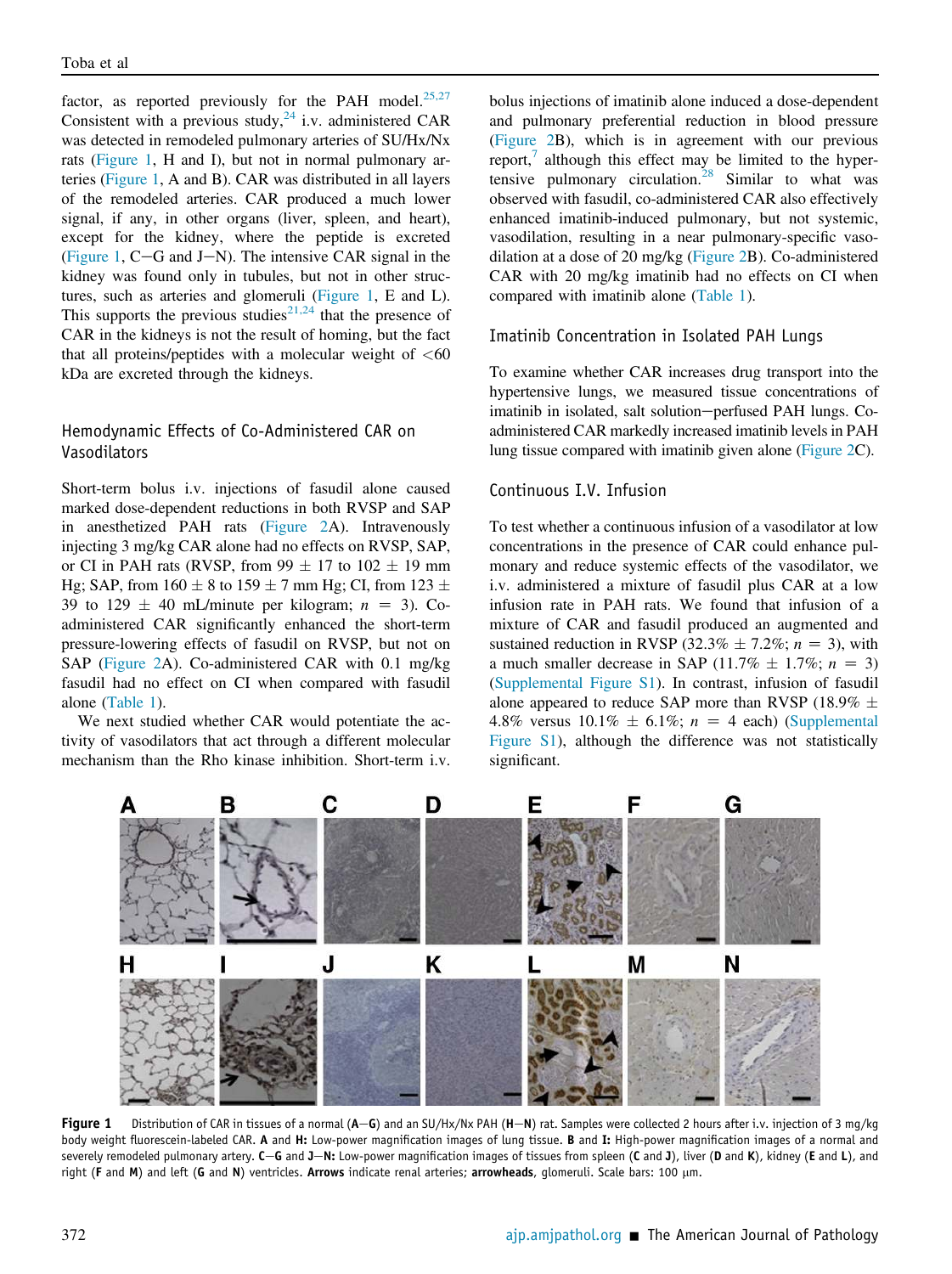

Figure 2 Enhancing effects of CAR on fasudil- and imatinib-induced pulmonary vasodilation and on lung tissue imatinib accumulation. Dose-response curves to fasudil (**A**) and imatinib (**B**) (i.v., bolus), mixed with and without 3 mg/kg CAR for RVSP and SAP in SU/Hx/Nx PAH rats. Values are means  $\pm$ SEM.  $N = 5$  to 6.  $*P < 0.05$  versus without CAR. C: Imatinib content (ng) in 1 g lung tissue after addition of 3 mmol/L imatinib with (+) and without (-) 1 mg CAR to 30 mL perfusate of isolated perfused lungs from SU/Hx/Nx rats.  $N = 5$  and 4 for CAR<sup>+</sup> and CAR<sup>-</sup>, respectively. <sup>†</sup>P < 0.05 versus CAR<sup>-</sup>.

## Lack of CAR Effects on Pulmonary Vascular Permeability

CAR (1 mg/30 mL perfusate) did not increase the filtration coefficient in isolated salt solution-perfused PAH lungs (from  $0.026 \pm 0.003$  to  $0.024 \pm 0.007$  mL/minute per cm  $H<sub>2</sub>O$  per gram weight;  $n = 3$ ). In support of these findings, no sign of lung edema formation was observed histologically.

## Effects of Sublingually Administered CAR on Vasodilators

We next tested whether CAR was active when given sublingually. Sublingual administration of CAR effectively augmented the short-term pulmonary vasodilatory effect of imatinib (Figure 3A). The activity of sildenafil was similarly augmented by sublingual CAR (Figure 3B). Histological analysis of the tissues revealed a CAR signal in all layers of the remodeled pulmonary arteries 1 hour after sublingual administration of CAR to PAH rats (Figure 3, C and D). Similar to the findings with i.v. injections, a much lower signal, if any, was found for CAR in other organs (liver and spleen), except for the excretion route, kidneys (Figure 3,  $E-G$ ).

## **Discussion**

We show herein that simple co-administration of the vascular homing peptide, CAR, which targets PAH vasculature, significantly enhances the short-term blood pressurelowering effects of vasodilator drugs on RVSP, but not on SAP, in PAH rats. Our results potentially provide a new paradigm for

Table 1 Cardiac Index Before and After i.v. Injection of Agents

| Agent                   | Before injection | After injection |
|-------------------------|------------------|-----------------|
| $CAR (n = 5)$           | $123 + 39$       | $129 + 40$      |
| Fasudil $(n = 3)$       | $116 + 7$        | $129 + 7$       |
| $CAR + fasudil (n = 3)$ | $90 + 7$         | $103 + 6$       |

Values are means  $\pm$  SEM mL/minute per kilogram.

target tissue—specific pharmacological intervention in PAH (Supplemental Figure S2).

CAR is a cell- and tissue-penetrating homing peptide, as shown by the accumulation of CAR inside cultured cells, penetrating deep into granulation tissue in wounds and into the walls of remodeled pulmonary vessels in PAH rats. $2^{1-24}$  The homing of CAR is specific for hypertensive pulmonary vessels,  $24$  because it does not accumulate in normal tissues, including normal pulmonary arteries. $21,24$  We initially tried to make use of the tissue-penetrating properties of CAR in drug delivery by coupling a drug (fasudil) to the peptide. However, the coupling inactivated the drug (M. Oka and E. Ruoslahti, unpublished results). We then tested a different strategy, the bystander effect (ie, co-administration of the drug with the peptide with no physical coupling of the two to each another).<sup>20</sup> Our approach was inspired by the recent demonstration that another tissue-penetrating peptide (iRGD; single amino acid code: CRGDKGPDC) could be used in this manner to enhance drug delivery into its target organ, tumors. $20$  There are some differences in the tissue-penetration mechanism of the two peptides: iRGD activates an endocytic *trans-*tissue transport pathway dependent on neuropilin- $1,^{18-20}$  whereas CAR uses another, yet to be defined, pathway, which involves binding to the heparan sulfate proteoglycans on the cell surface.<sup>21</sup> However, the functions of the two peptides appear to be similar because we find that, as has been shown for various drugs coadministered with iRGD in tumors, $20$  CAR enhances the accumulation of co-administered imatinib in its target tissue, the PAH vasculature (Supplemental Figure S2).

Orally administered peptides are readily degraded by digestive tract peptidases, and their oral bioavailability is poor. Thus, direct i.v. injection remains the most common and effective means of administering therapeutic peptides. However, an oral route would be the preferred route because of its high level of patient acceptance and long-term compliance, both factors that increase the therapeutic value of the drug. Peptides that have a cyclic conformation and contain disulfide bonds tend to be more resistant to peptidases than linear peptides.<sup>29</sup> Thus, the disulfide-bonded, cyclic structure of CAR may provide a certain degree of resistance to proteases.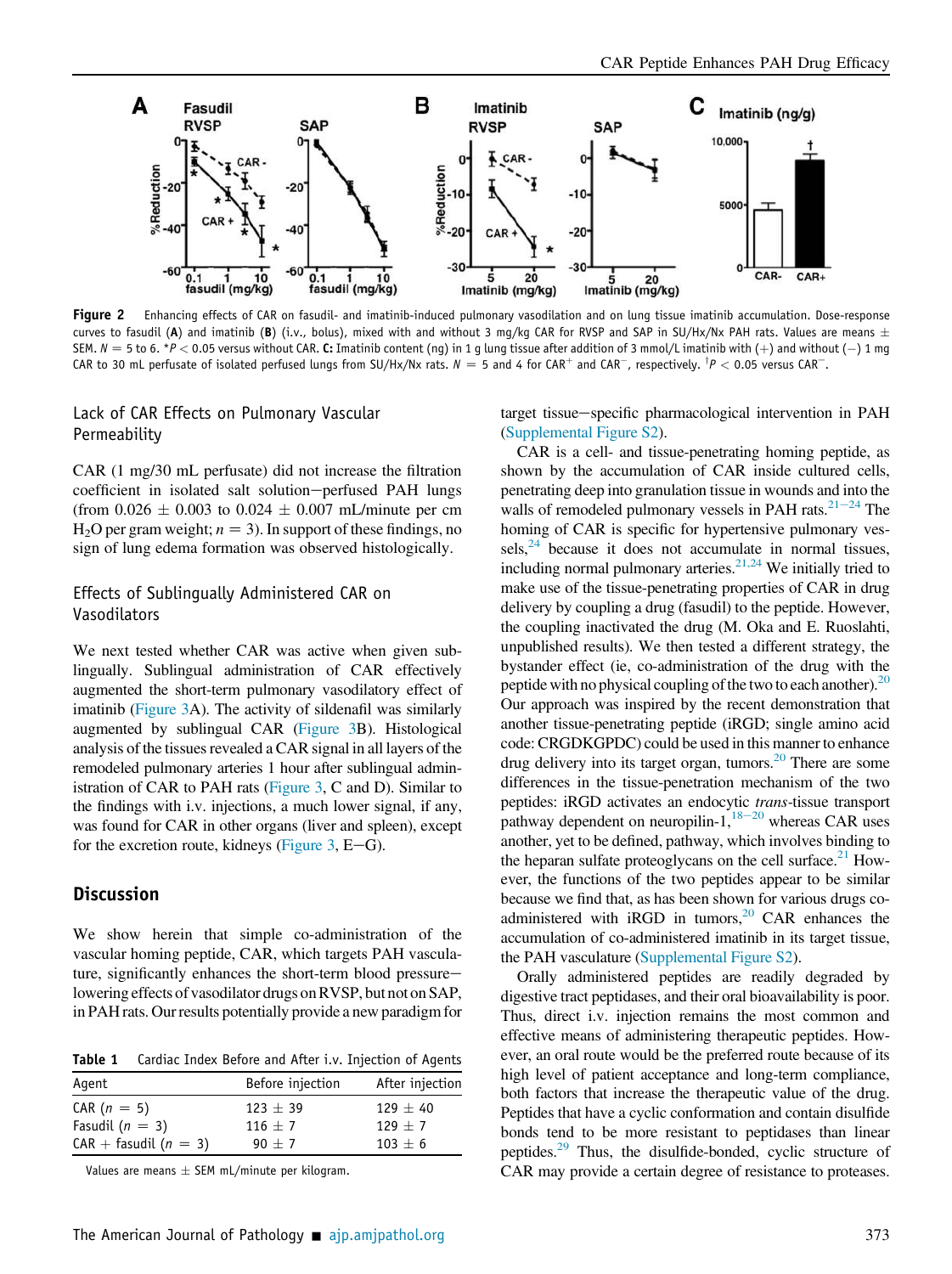

Figure 3 Effects of sublingually administered CAR. Effects of sublingually administered 3 mg/kg CAR on i.v. (bolus) imatinib-induced (A) and sildenafilinduced (**B**) reduction in RVSP and SAP in SU/Hx/Nx PAH rats. Values are means  $\pm$  SEM.  $N = 4$  to 6. \* $P < 0.05$  versus without CAR. Distribution of sublingually administered CAR: a pulmonary artery with medial thickening  $(C)$ , a small pulmonary artery with neointimal occlusion  $(D)$ , liver  $(E)$ , spleen  $(F)$ , and kidney  $(G)$ from an SU/Hx/Nx rat. Arrow indicates renal artery; arrowhead, glomerulus. Scale bars: 100  $\mu$ m.

Because the sublingual region has lower enzyme activity than the digestive tract, $30$  we tested sublingual administration of CAR and found that CAR effectively augmented the shortterm pulmonary vasodilatory effect of imatinib and sildenafil and, similar to intravenously administered CAR, the peptide predominantly accumulated in the PAH vasculature. These results suggest that active CAR peptide can be absorbed via the sublingual mucosa to reach the target organ, hypertensive lungs. Surprisingly, sublingual CAR was as effective as bolusinjected CAR, suggesting the superiority of the sublingual route as the most practical route of CAR administration.

We have shown that CAR homes to hypertensive pulmonary arteries of two different preclinical models of pulmonary hypertension (monocrotaline and SU/Hx/Nx rats).<sup>24</sup> Furthermore, CAR binding and uptake to human cells and tissue xenografts has been shown.<sup>24</sup> However, additional studies are warranted to examine if CAR works similarly in human PAH as in the rat model of PAH.

Other limitations of our study stem from the peptide nature of CAR, an unknown half-life in circulation, and susceptibility to proteases. These factors could make i.v./oral administration impractical, except in the management of acute crises in a hospital setting. The successful sublingual administration of CAR may provide a solution to these limitations.

We have demonstrated that the vascular homing peptide, CAR, selectively binds to the hypertensive pulmonary

arteries, and that it penetrates into the endothelium and fibrotic tissue of the severely remodeled pulmonary arterial wall in a rat model of PAH, which closely mimics the human disorder. Simple co-administration of CAR selectively enhances the pulmonary vascular effects of various systemically administered vasodilators (ie, fasudil, imatinib, and sildenafil). The peptide increases the lung tissue imatinib concentration in isolated perfused PAH lungs, presumably because CAR facilitates transport of co-administered drugs into PAH tissue, without increasing pulmonary vascular permeability. More important, our results suggest that CAR is active when sublingually administered, potentially providing a more practical route of administration of CAR than i.v. injections. These findings potentially have high clinical significance for the treatment of PAH, because CAR enables decreasing drug dosage to reduce its systemic adverse effects without decreasing the pulmonary efficacy of the drug, which has never been achieved by any other means. Our results open the door to a new direction of PAH treatment and warrant further investigations.

#### Acknowledgments

We thank David Johnson and MicroConstants, Inc., for the analytical work and Dr. Yukimitsu Kuwabara for his technical assistance.